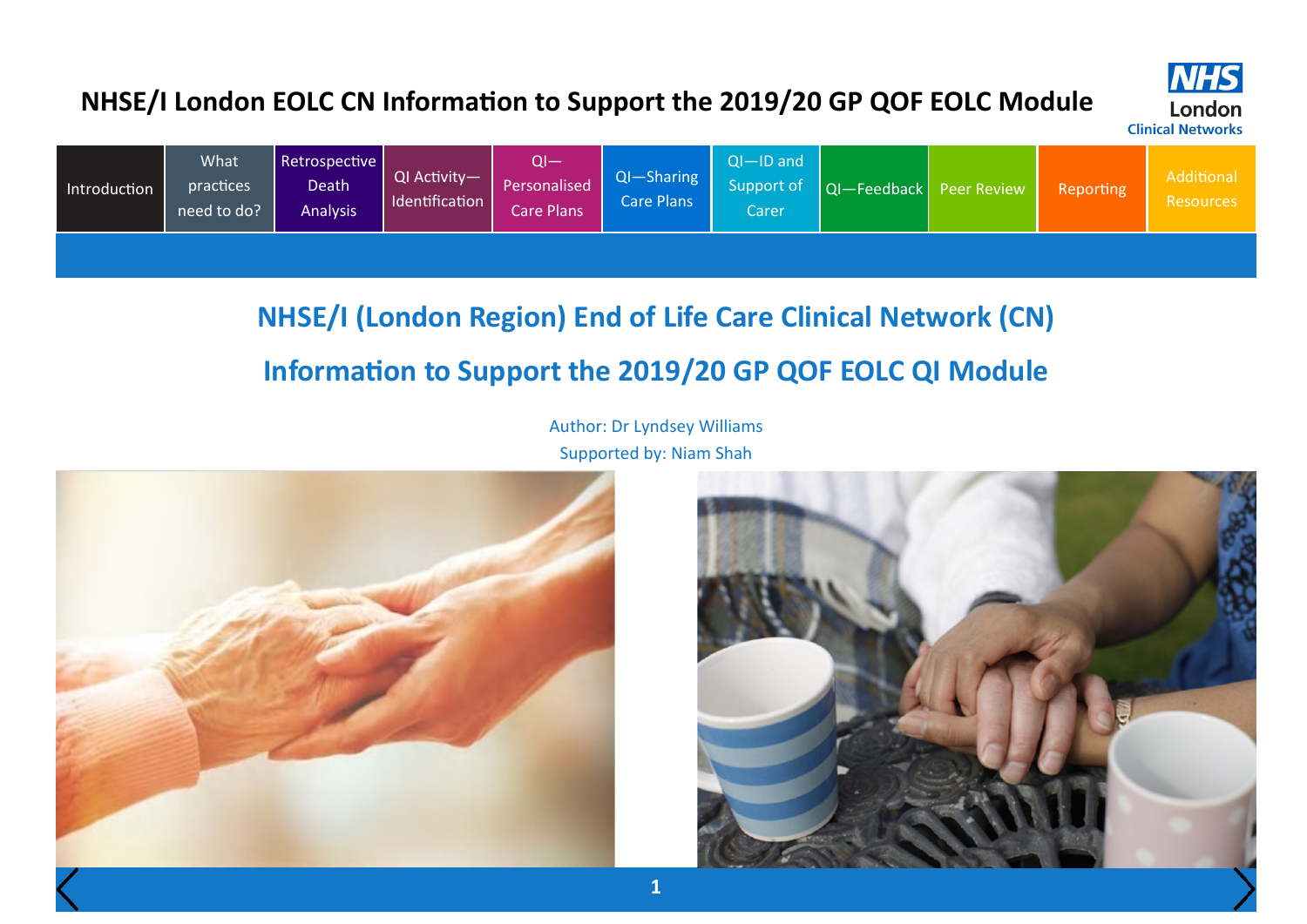

<span id="page-1-0"></span>

| Introduction | What<br>practices<br>need to do? | Retrospective<br>Death <sup>1</sup><br><b>Analysis</b> | QI Activity-<br>Identification | QI—<br>Personalised<br>Care Plans | $QI - Sharing$<br>Care Plans | $QI - ID$ and<br>Support of<br>Carer | QI-Feedback Peer Review | Reporting | Additional<br><b>Resources</b> |
|--------------|----------------------------------|--------------------------------------------------------|--------------------------------|-----------------------------------|------------------------------|--------------------------------------|-------------------------|-----------|--------------------------------|
|              |                                  |                                                        |                                |                                   |                              |                                      |                         |           |                                |

### **INTRODUCTION**

This interactive PDF is not an exclusive resource, but an aide to assist GP practices in achieving the new QOF QI points for 2019-2020.

GP QOF is a voluntary reward and incentive programme for GPs in England. The 2018 review saw the retirement of one of the previous EOLC QOF indicators and the development of a new QI domain.

| <b>Indicator</b>                                                                                                                                                                                                                                                    |    | Points Achievement Thresholds |
|---------------------------------------------------------------------------------------------------------------------------------------------------------------------------------------------------------------------------------------------------------------------|----|-------------------------------|
| QI003: The contractor can demonstrate continuous quality improvement activity focused<br>on end of life care as specified in the QOF guidance.                                                                                                                      | 27 | N/A                           |
| QI004: The contractor has participated in network activity to regularly share and discuss<br>learning from quality improvement activity as specified in QOF guidance. This would<br>usually include participating in a minimum of two network peer review meetings. | 10 | N/A                           |

This QI activity is designed to support practices to respond to the 2015-[20 Ambitions for Palliative and End of Life Care](http://endoflifecareambitions.org.uk/wp-content/uploads/2015/09/Ambitions-for-Palliative-and-End-of-Life-Care.pdf) and lead to improvements in relation to the following aspects of care:

- **Early identification** and **support** for people with advanced progressive illness who might die within the next twelve months.
- **Well-planned and coordinated care** that is responsive to the patient's changing needs with the aim of improving the experience of care.
- **Identification and support for family / informal care-givers**, both as part of the core care team around the patient and as individuals facing impending bereavement.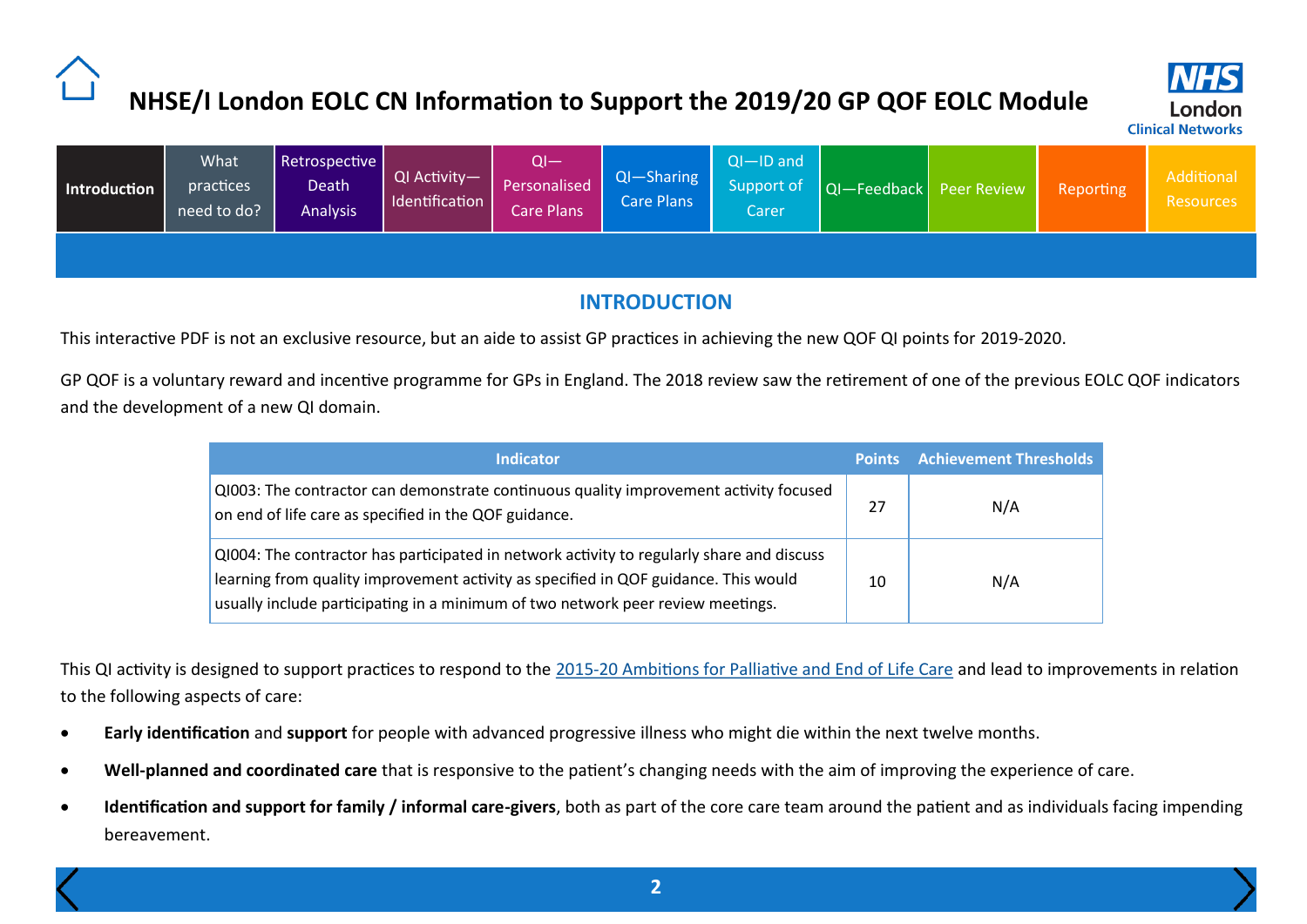

<span id="page-2-0"></span>

| Introduction | <b>What</b><br>practices<br>need to do? | Retrospective<br>Death<br><b>Analysis</b> | QI Activity—1<br>Identification | Personalised<br><b>Care Plans</b> | QI-Sharing<br><b>Care Plans</b> | $QI - ID$ and<br>Support of<br>Carer | QI-Feedback Peer Review |  | Reporting | Additional<br><b>Resources</b> |
|--------------|-----------------------------------------|-------------------------------------------|---------------------------------|-----------------------------------|---------------------------------|--------------------------------------|-------------------------|--|-----------|--------------------------------|
|--------------|-----------------------------------------|-------------------------------------------|---------------------------------|-----------------------------------|---------------------------------|--------------------------------------|-------------------------|--|-----------|--------------------------------|

#### **WHAT PRACTICES NEED TO DO?**

- 1. Undertake a retrospective death baseline analysis
- 2. Complete Quality Improvement (QI) activity focusing on any/all of the following:
	- a. Identification of those with advanced serious illness
	- b. Personalised care plan documented and shared electronically
	- c. Identification and support of a carer before and after death
	- d. Feedback (staff, patients or carers)
- Using [QI Methodology](https://www.rcgp.org.uk/clinical-and-research/resources/a-to-z-clinical-resources/daffodil-standards/~/link.aspx?_id=A08BF8BD791243F8A3EDAF003ABEAEAB&_z=z) such as PDSA cycles

Further information: [RCGP Daffodil Standards QI Criteria](https://www.rcgp.org.uk/clinical-and-research/resources/a-to-z-clinical-resources/daffodil-standards/quality-improvement-criteria-guidance.aspx) and [NHSE](https://www.england.nhs.uk/improvement-hub/publication/first-steps-towards-quality-improvement-a-simple-guide-to-improving-services/)

3. Attend at least two GP Network Peer Review meetings per year

For more information (Page 79 onwards): Investment and Evolution: A five-[year framework for GP contract reform](https://www.england.nhs.uk/wp-content/uploads/2019/01/gp-contract-2019.pdf)

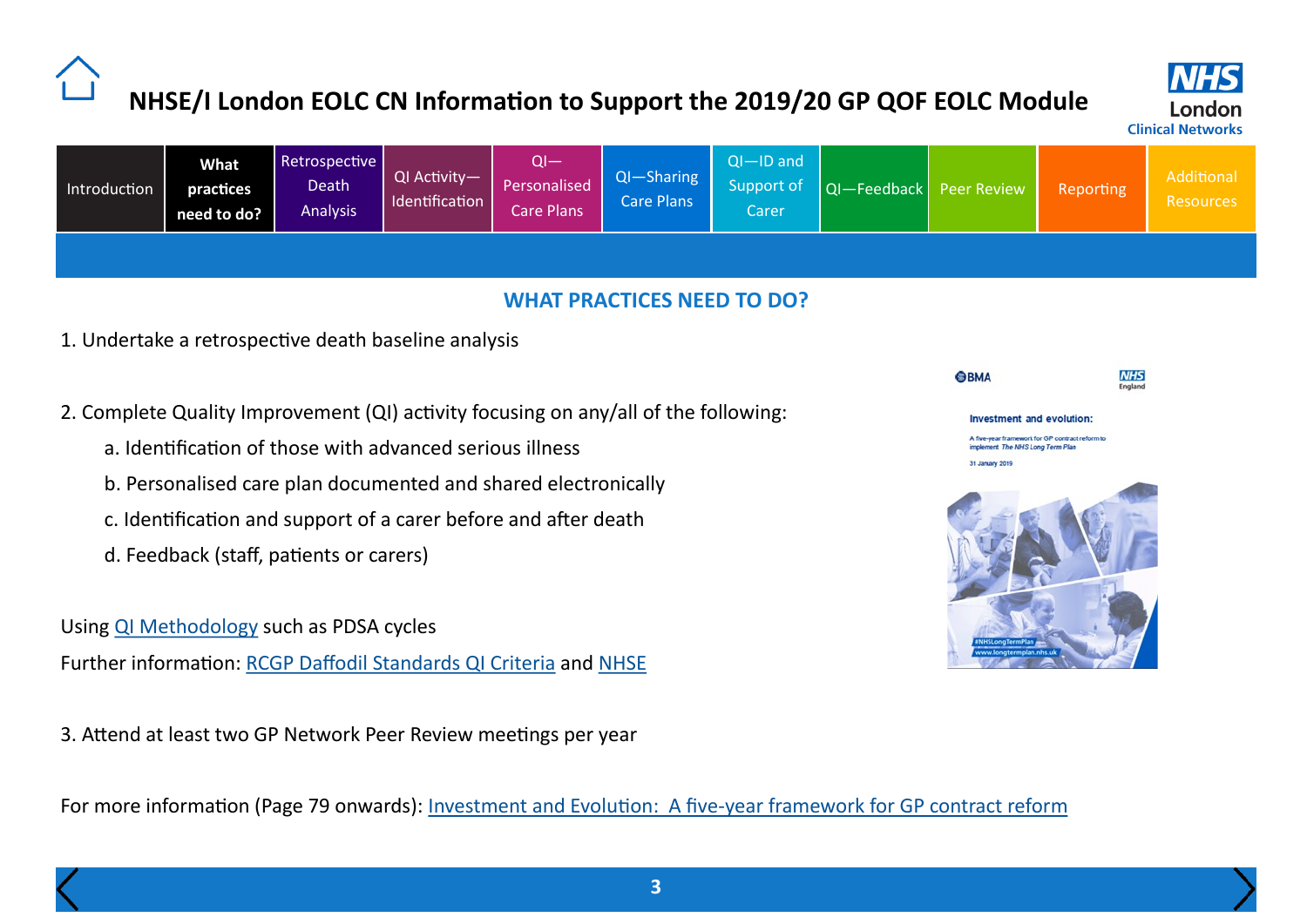

<span id="page-3-0"></span>

|  | Introduction | <b>What</b><br>practices<br>need to do? | Retrospective<br><b>Death</b><br><b>Analysis</b> | QI Activity— <sup> </sup><br>dentification | QI—<br>Personalised<br>Care Plans | $QI - Sharing$<br>Care Plans | $QI - ID$ and<br>Support of<br>Carer | $ Q $ - Feedback $ P$ eer Review |  | Reporting | Additional<br><b>Resources</b> |
|--|--------------|-----------------------------------------|--------------------------------------------------|--------------------------------------------|-----------------------------------|------------------------------|--------------------------------------|----------------------------------|--|-----------|--------------------------------|
|--|--------------|-----------------------------------------|--------------------------------------------------|--------------------------------------------|-----------------------------------|------------------------------|--------------------------------------|----------------------------------|--|-----------|--------------------------------|

#### **RETROSPECTIVE DEATH ANALYSIS**

To complete an RDA practices should review a sample of approximately 20 deaths over the previous 12 months to establish a baseline of the current quality of care they provide for patients and their families at the end of life.

The purpose of the review is to understand:

- How many of the patients were on the palliative care register
- How many patients had care plans in place
- How many carer givers were identified and offered support

Additional aspects of care that the baseline audit analysis could focus upon:

- Were the priority care goals achieved e.g. is preferred place of death recorded and achieved?
- What was the quality of care plans including treatment escalation and advance care plans?
- Was the main carer identified with offer of assessment and support?
- Were the anticipatory medicines available in the place of care?
- Did they seek the views of family members / informal carers?

An audit standard against which to assess current practice can be set by the practice (approximately 60%)

**[Excel Template for RDA created by](http://www.londonscn.nhs.uk/publication/ada-audit-camden-201819/)  EOLC Clinical Lead of Camden and Islington CCG**

**[Macmillan Resource 'Supporting QI](https://www.macmillan.org.uk/_images/quality-improvement-for-primary-and-community-care_tcm9-351804.pdf)  Activity in EOLC' Page 16 Devon GP Practice Template**

> **[Gold Standard Framework](http://www.goldstandardsframework.org.uk/ada-login.php) (Associated Fee)**

**[The Daffodil Standards RDA Template](http://www.londonscn.nhs.uk/publication/daffodil-standards-example-mdt-mortality-review-template-for-deaths/)**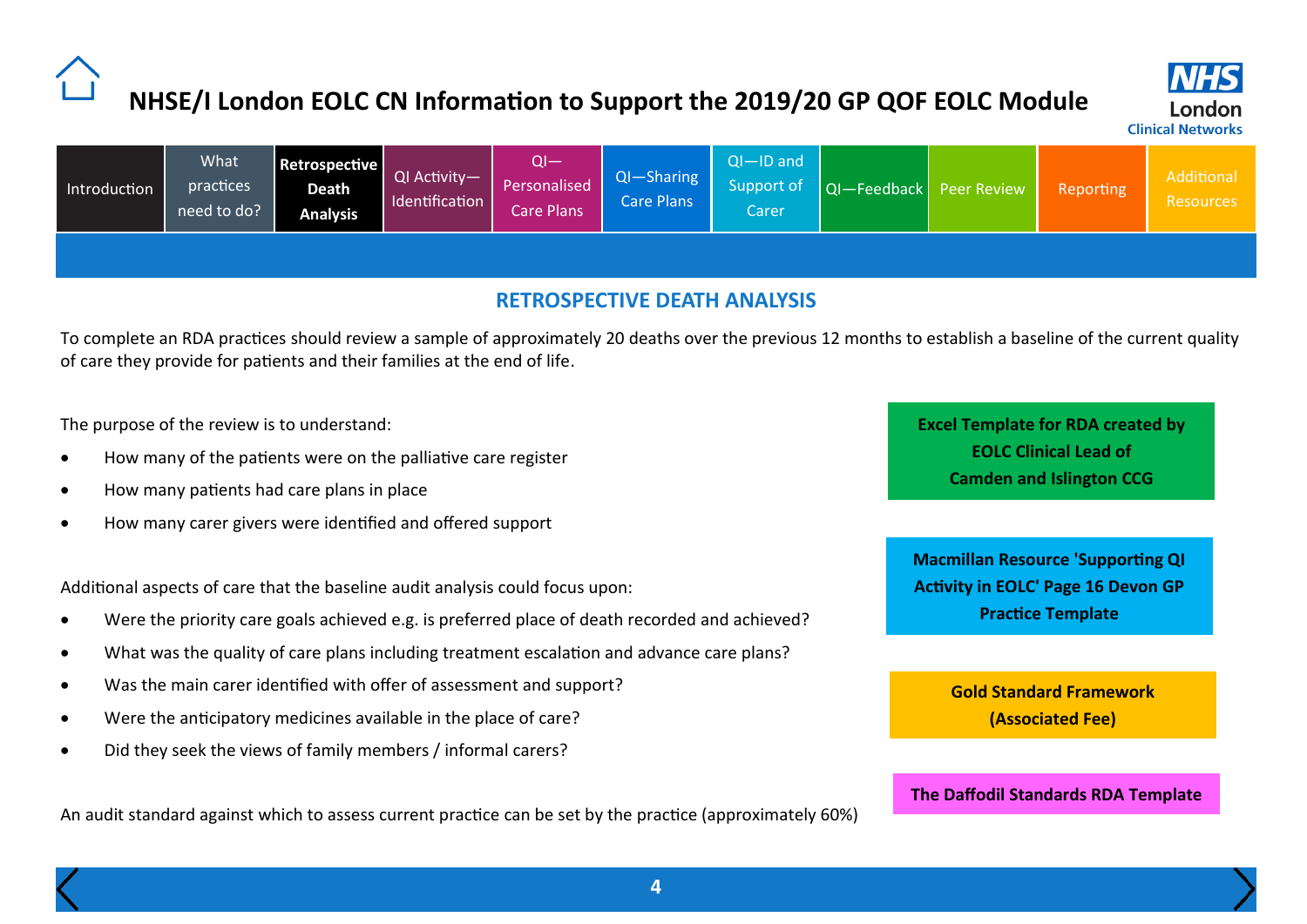**Clinical Networks** 

<span id="page-4-0"></span>

| Introduction | <b>What</b><br>practices<br>need to do?' | Retrospective<br>Death <sup>1</sup><br><b>Analysis</b> | QI Activity-<br><b>Identification</b> | 01—<br>Personalised<br>Care Plans <sup>1</sup> | $QI - Sharing$<br><b>Care Plans</b> | $Q$ I $-$ ID and<br>Support of<br>Carer |  | QI-Feedback Peer Review | Reporting | Additional<br><b>Resources</b> |
|--------------|------------------------------------------|--------------------------------------------------------|---------------------------------------|------------------------------------------------|-------------------------------------|-----------------------------------------|--|-------------------------|-----------|--------------------------------|
|--------------|------------------------------------------|--------------------------------------------------------|---------------------------------------|------------------------------------------------|-------------------------------------|-----------------------------------------|--|-------------------------|-----------|--------------------------------|

#### **IDENTIFICATION OF THOSE IN THEIR LAST PHASE OF LIFE**

A possible measure of improvement:

a. An increase in the proportion of people who died that were identified

There are a variety of tools that can support the identification of those who are likely to be deteriorating and approaching the last year of life:

- [Supportive and Palliative Care Indicators Tool \(SPICT\)](https://www.spict.org.uk/)
- [Gold Standards Framework and Proactive Indicator Guidance \(GSF PIG\)](https://www.goldstandardsframework.org.uk/cd-content/uploads/files/General%20Files/Prognostic%20Indicator%20Guidance%20October%202011.pdf)
- Electronic Frailty Index (e-FI) Template pre-prepared in GP IT Systems (NB: this identifies a subset of those at risk of deterioration)
- Macmillan EMIS Palliative care templates: enables coding of relevant information directly into the patient notes.
	- $\Rightarrow$  To access the searches in EMIS Web, please follow this pathway:
		- $\Diamond$  Template Manager > Templates & Protocols > EMIS Library > Primary Care Templates > History and Exam > Macmillan Cancer Templates
- Macmillan EMIS Palliative care searches: automated palliative care searches to gather a baseline of current activity. You can run these searches at the start of an end of life care quality improvement initiative, and can then re-run them after implementation, to demonstrate its impact.
	- $\Rightarrow$  To access the searches in EMIS Web, please follow this pathway:
		- $\Diamond$  Population Reporting > EMIS Library > EMIS Clinical Utilities > Third Sector Partnerships > Macmillan Cancer Support > End of Life Care QI Searches.
- NHSE/I London EOLC CN are supporting the development of a GP IT Identification search tool with Newham CCG EOLC Clinical Lead and Colleagues in Great Manchester and Eastern Cheshire and the North West Coast Strategic Clinical Network ([more information to follow\)](http://www.londonscn.nhs.uk/networks/others/end-of-life-care/)

[Palliative care identification tools comparator](https://ihub.scot/media/2079/palliative-care-identification-tools-comparator.pdf) — Created by the improvement hub part of Healthcare Improvements Scotland.

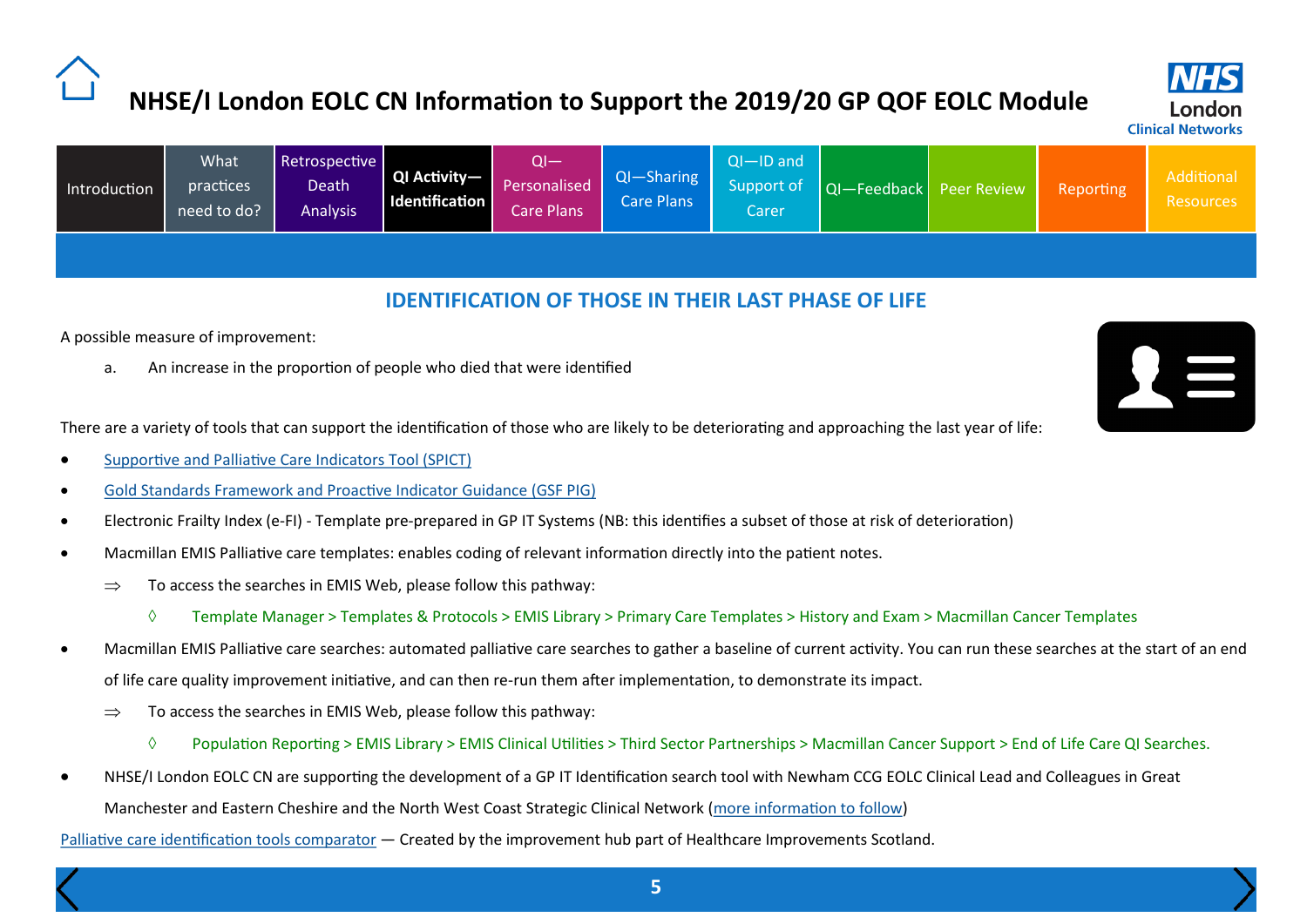

<span id="page-5-0"></span>

| Introduction | What<br><i>practices</i><br>need to do? | Retrospective<br>Death<br><b>Analysis</b> | QI Activity-<br>Identification | $QI -$<br>Personalised<br><b>Care Plans</b> | $QI - Sharing$<br><b>Care Plans</b> | $Q$ I $-$ ID and<br>Support of<br>Carer | QI-Feedback Peer Review | Reporting | Additional<br><b>Resources</b> |
|--------------|-----------------------------------------|-------------------------------------------|--------------------------------|---------------------------------------------|-------------------------------------|-----------------------------------------|-------------------------|-----------|--------------------------------|
|              |                                         |                                           |                                |                                             |                                     |                                         |                         |           |                                |

### **PERSONALISED CARE AND SUPPORT PLANNING**

A possible measure of Quality Improvement:

b. An increase in the proportion patients offered personalised care and support plans

This is the most challenging element of the QI project in terms of skills and time required, and will need careful thought, planning and joint working with partners e.g. community specialist palliative care teams, community matrons, disease specific nurse specialists, practice nurses.

We can also encourage and empower our patients with the following resources.

| <b>MyCMC Patient Portal</b>                  |  |  |  |  |  |  |  |  |
|----------------------------------------------|--|--|--|--|--|--|--|--|
| Dying matters 'Preferred priorities of care' |  |  |  |  |  |  |  |  |
| Macmillan                                    |  |  |  |  |  |  |  |  |
| <b>Marie Curie</b>                           |  |  |  |  |  |  |  |  |
| Cancer Research (UK)                         |  |  |  |  |  |  |  |  |
| AgeUK                                        |  |  |  |  |  |  |  |  |
| <b>Alzheimer's Society</b>                   |  |  |  |  |  |  |  |  |
| <b>NHSE</b>                                  |  |  |  |  |  |  |  |  |

- The Newham GP EOLC lead created a patient 'bundle' including a [patient template letter](http://www.londonscn.nhs.uk/publication/cmc-patient-letter-template/) inviting the patient to attend to discuss care planning, information on what [Coordinate My Care \(CMC\)](http://www.londonscn.nhs.uk/wp-content/uploads/2019/05/CMC-Patient-Leaflet.pdf) is and a [blank CMC template](http://www.londonscn.nhs.uk/publication/cmc-care-plan-template/) for the patient to begin.
	- Hounslow CCG have a [My Care Ahead leaflet](http://www.londonscn.nhs.uk/wp-content/uploads/2019/05/Hounslow-My-Care-Ahead-Leaflet.pdf) for patients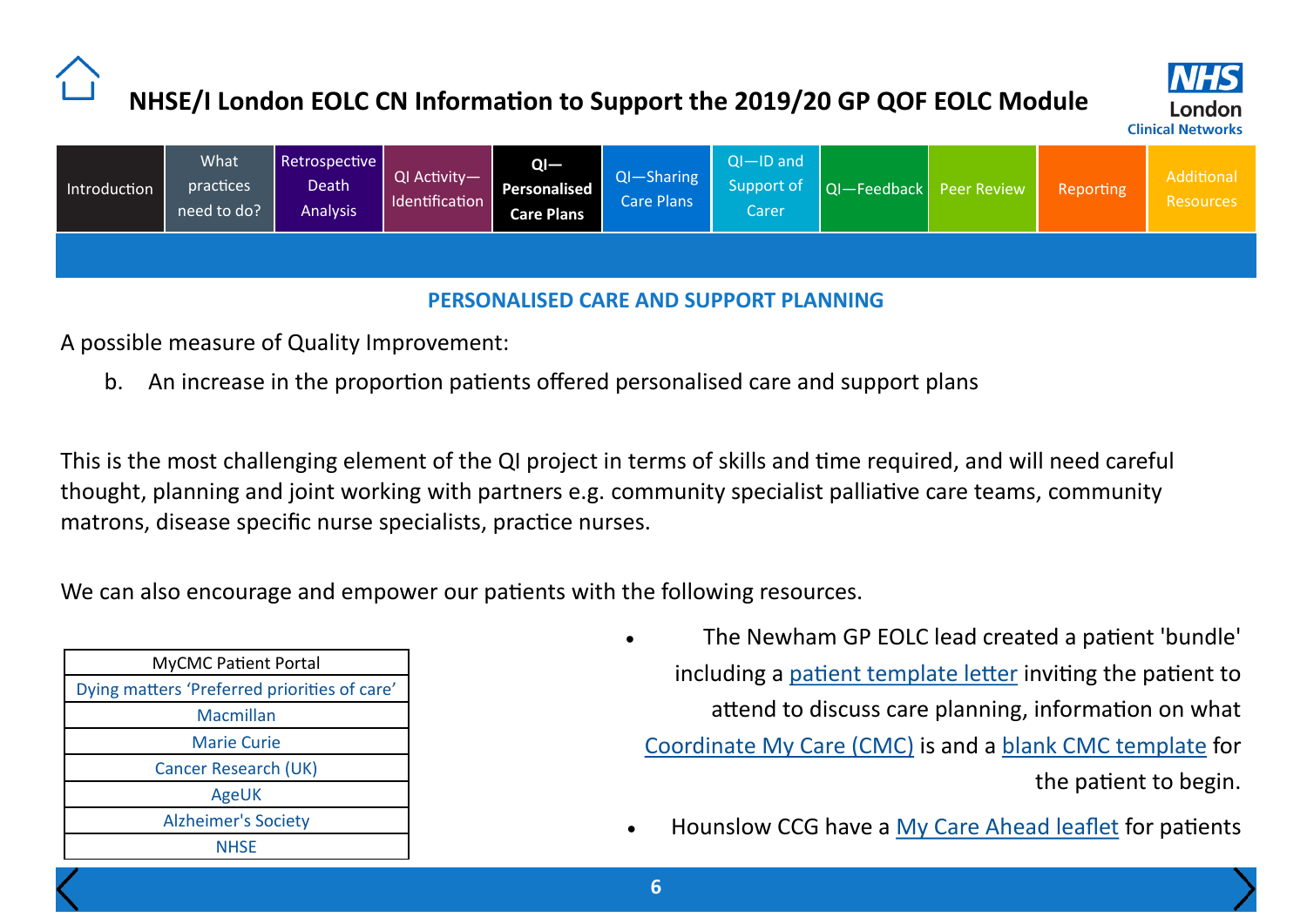

<span id="page-6-0"></span>

| Introduction | <b>What</b><br>practices<br>need to do? | Retrospective<br>Death <sup>1</sup><br><b>Analysis</b> | QI Activity-<br>Identification | QI—<br>Personalised<br>Care Plans | $QI - Sharing$<br><b>Care Plans</b> | $Q$ I $-$ ID and<br>Support of<br>Carer | $ Q $ - Feedback $ $ Peer Review | Reporting | Additional<br><b>Resources</b> |
|--------------|-----------------------------------------|--------------------------------------------------------|--------------------------------|-----------------------------------|-------------------------------------|-----------------------------------------|----------------------------------|-----------|--------------------------------|
|              |                                         |                                                        |                                |                                   |                                     |                                         |                                  |           |                                |

#### **SHARING CRISIS CARE PLANS ELECTRONICALLY**

Possible measures of improvement:

c. An increase in the proportion of shared of crisis care plans electronically



All 32 CCGs in London have agreed that Coordinate My Care (CMC) is the portal to be used to share urgent care plans for those who are approaching the end of life, as well, in some areas, those who have long term conditions and complex health care needs.

Uploading an urgent care plan onto the CMC portal enables urgent care services – NHS111 and the London Ambulance Service (LAS) – as well as other community providers, and an increasing number of acute Trusts, to review and make clinical decisions based on the recommendations outlined on the CMC record, as well as to update them as needed.

CMC quality evaluation demonstrates that 74% of patients who die with a CMC plan, die in their preferred place of death, with only 20% dying in hospital compared to 47.2% nationally and 54% in London.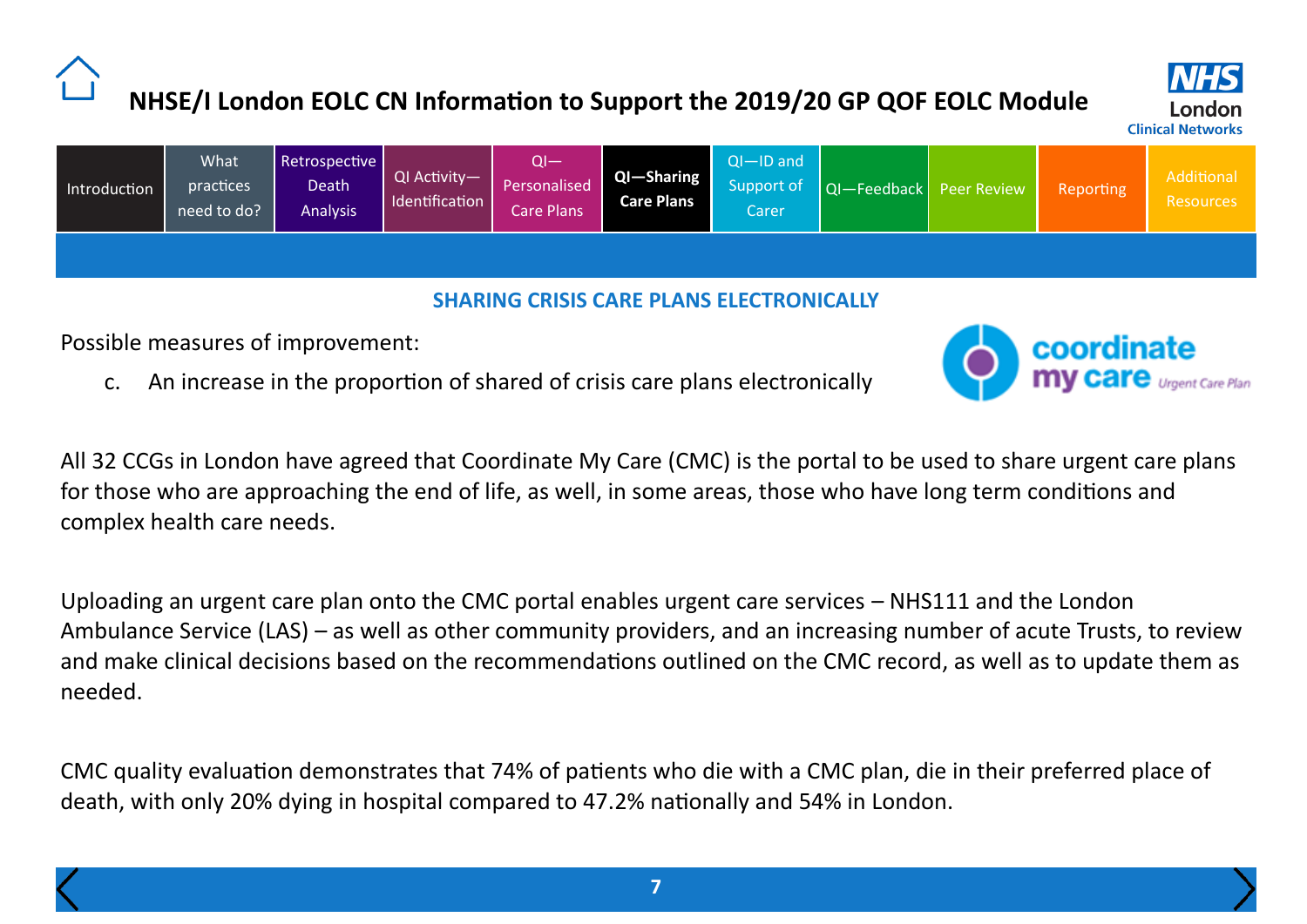

<span id="page-7-0"></span>

|  | Introduction | What<br>practices<br>need to do? | Retrospective  <br>Death<br><b>Analysis</b> | QI Activity-<br>Identification | ∩l—<br>Personalised<br>Care Plans' | $QI - Sharing$<br><b>Care Plans</b> | $QI - ID$ and<br>Carer |  | Support of QI-Feedback Peer Review | Reporting | <b>Additional</b><br>Resources |
|--|--------------|----------------------------------|---------------------------------------------|--------------------------------|------------------------------------|-------------------------------------|------------------------|--|------------------------------------|-----------|--------------------------------|
|--|--------------|----------------------------------|---------------------------------------------|--------------------------------|------------------------------------|-------------------------------------|------------------------|--|------------------------------------|-----------|--------------------------------|

### **IDENTIFICATION AND SUPPORT OF INFORMAL CARE GIVERS**

Possible measures of improvement:

d. An increase in the identification and support of family member/informal care-giver/next-of-kin

We know that involving, supporting and caring for all those important to the dying person is also recognized as a key foundation of good EOLC. As well as being individuals facing impending loss and grief, they often provide a key caring role for the dying person.

As well providing support and directing those important to the person to local community support resources, below are some nationally available resources.

| <b>Supporting Resources for Carers</b>     |
|--------------------------------------------|
| <b>Marie Curie</b>                         |
| Macmillan                                  |
| AgeUK                                      |
| The Carer Support Needs Assessment<br>Tool |
| <b>NHS UK</b>                              |
| <b>Carers Trust</b>                        |
| <b>Carers UK</b>                           |

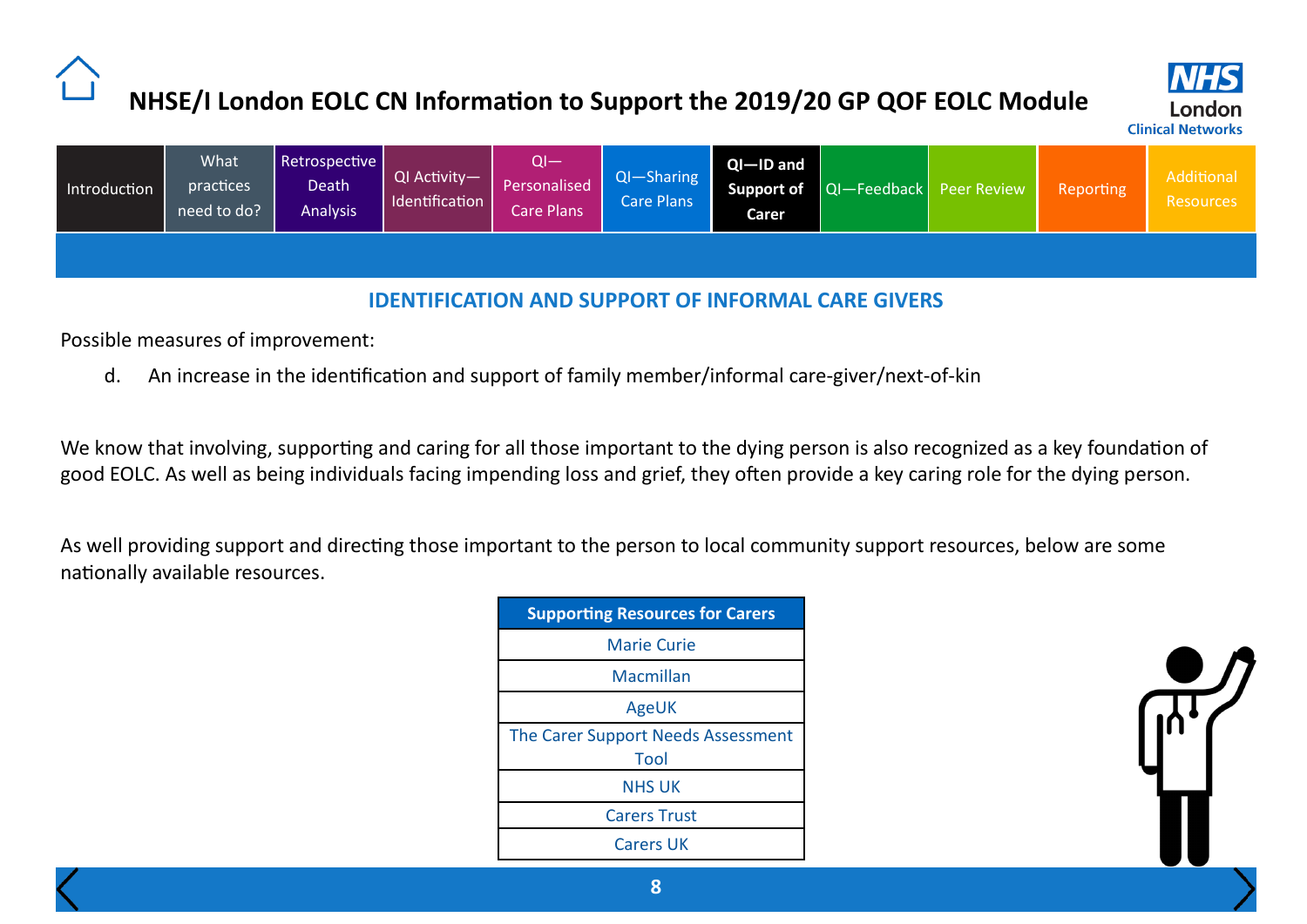

<span id="page-8-0"></span>

| Introduction | What<br>practices<br>need to do? | Retrospective<br>Death<br><b>Analysis</b> | QI Activity— <sup>1</sup><br>Identification | $Q$ $-$<br>Personalised<br>Care Plans <sup>'</sup> | $QI - Sharing$<br>Care Plans | $Q$ I $-$ ID and<br>Support of<br>Carer | $QI -$<br><b>Feedback</b> | Peer Review | Reporting | Additional<br>Resources |
|--------------|----------------------------------|-------------------------------------------|---------------------------------------------|----------------------------------------------------|------------------------------|-----------------------------------------|---------------------------|-------------|-----------|-------------------------|
|              |                                  |                                           |                                             |                                                    |                              |                                         |                           |             |           |                         |

### **GATHERING AND RESPONDING TO FEEDBACK**

Possible measures of improvement:

e. A system in place to gather and respond to feedback on experience from staff, patients and carers

We know it is important to monitor feedback of the experience of care from staff, patients and carers to enable improvement in care.

- This can be done through questionnaires developed by local partners hospices, community palliative care teams, GP practice questionnaires
- Examples of questionnaires developed by North London Hospice to obtain feedback from [patients](http://www.londonscn.nhs.uk/publication/ct-pats-2019-stp-amends-2/) and [carers](http://www.londonscn.nhs.uk/publication/ct-rels-2019-stp-amends-2/)
- Macmillan Resource ['Supporting QI Activity in EOLC'](http://www.londonscn.nhs.uk/wp-content/uploads/2019/05/EOLC-Network-Support-Document.pdf) Page 8

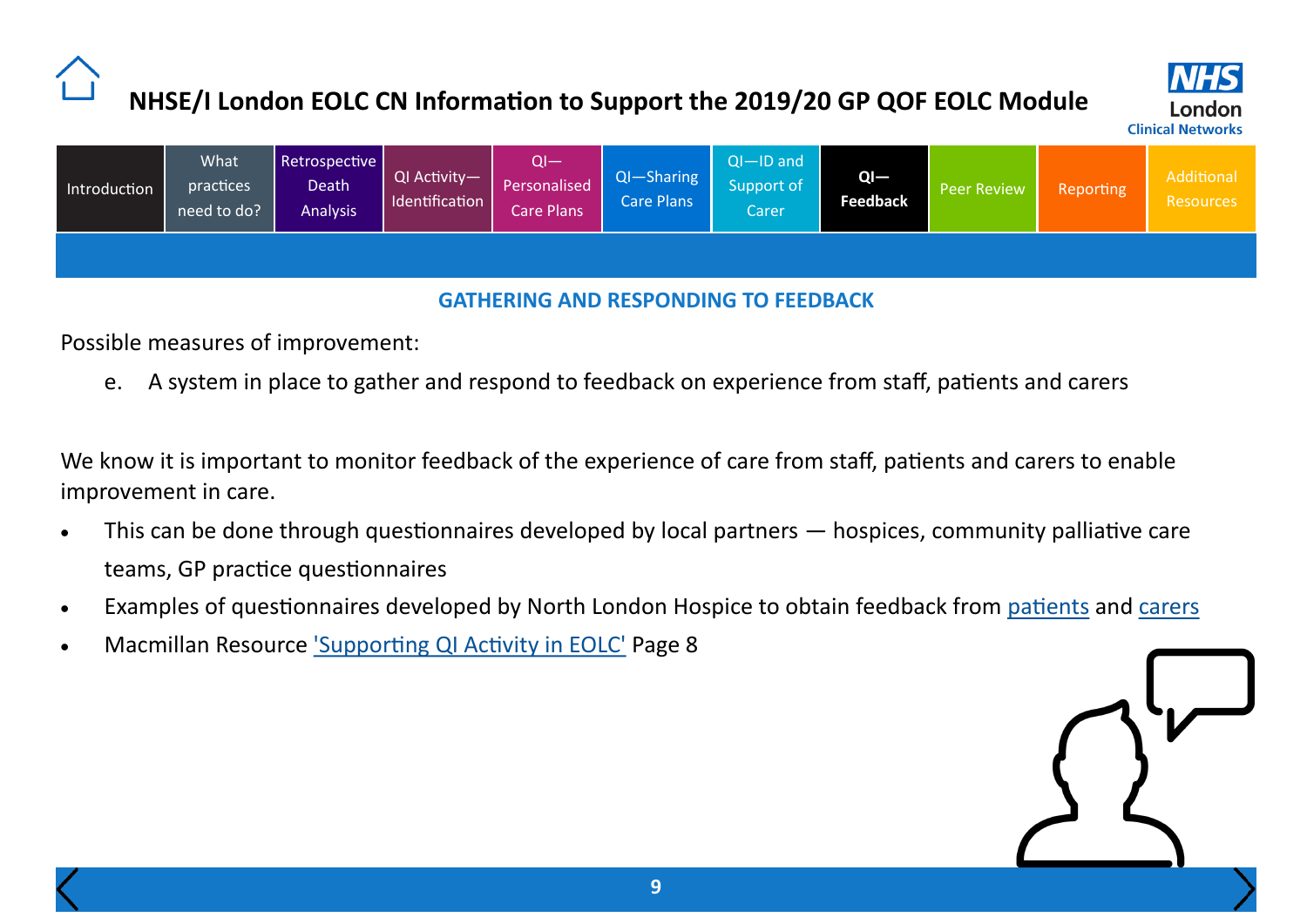

<span id="page-9-0"></span>

| Introduction | What<br>practices<br>need to do? | Retrospective  <br>Death<br><b>Analysis</b> | QI Activity-<br>Identification | QI—<br><b>Personalised</b><br>Care Plans | $QI - Sharing$<br>Care Plans | $Q$ —ID and<br>Support of<br>Carer | QI-Feedback Peer Review | <b>Reporting</b> | Additional<br>Resources |
|--------------|----------------------------------|---------------------------------------------|--------------------------------|------------------------------------------|------------------------------|------------------------------------|-------------------------|------------------|-------------------------|
|              |                                  |                                             |                                |                                          |                              |                                    |                         |                  |                         |

### **GP PEER REVIEW MEETINGS**

GP's should participate in a **minimum of two network peer review** discussions preferably face to face.

It is recommended that the first meeting takes place early in the QI activity and the second towards the end.

[The BMA and NHSE Investment and Evolution document](https://www.england.nhs.uk/wp-content/uploads/2019/01/gp-contract-2019.pdf) has peer review meeting discussion points on Page 85 Box 3.

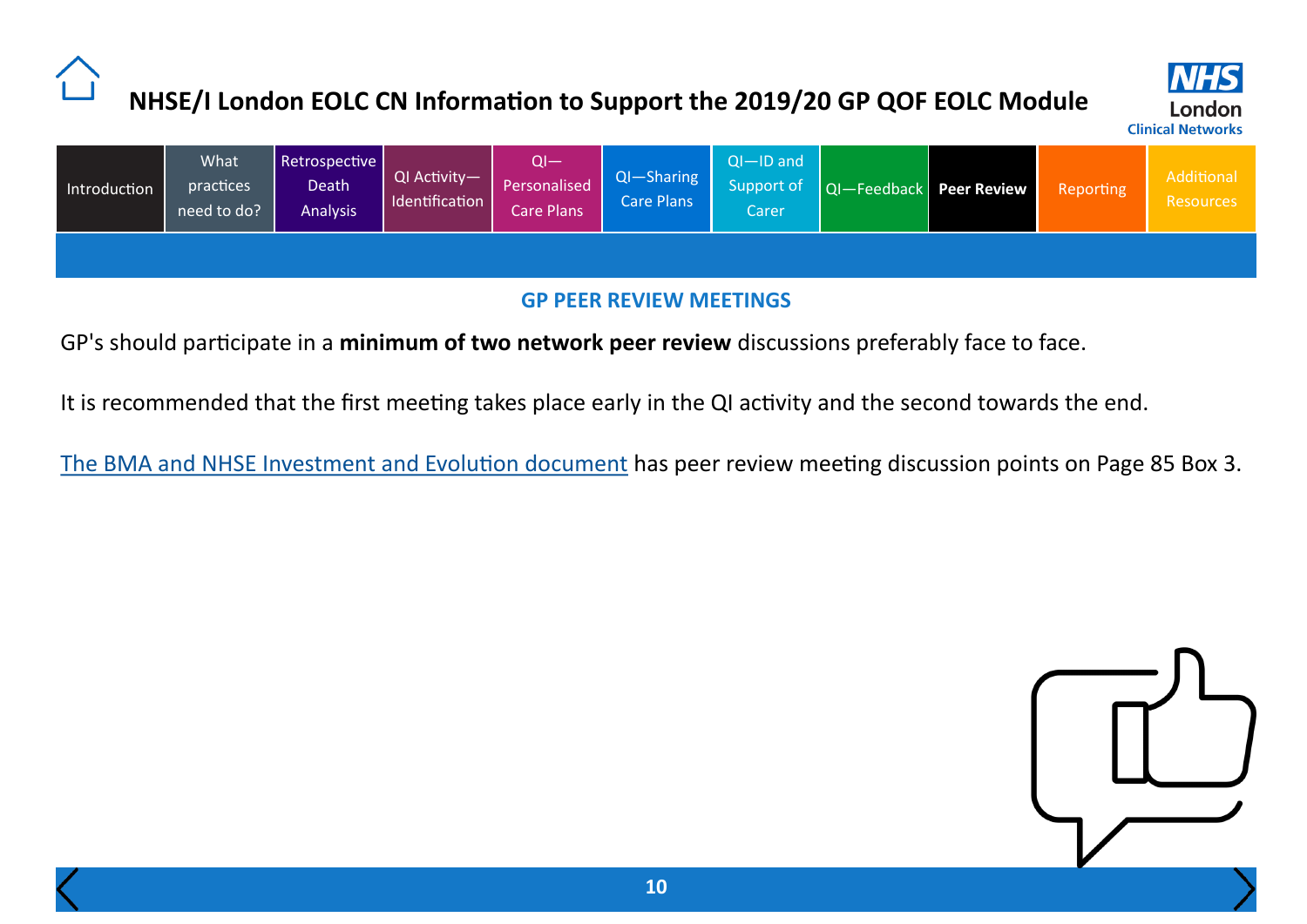

<span id="page-10-0"></span>

| Introduction | What<br>practices<br>need to do? | Retrospective<br>Death<br><b>Analysis</b> | QI Activity-<br>Identification | $Q$ l $-$<br><b>Personalised</b><br>Care Plans | $QI - Sharing$<br><b>Care Plans</b> | $QI - ID$ and<br>Support of<br>Carer | QI-Feedback Peer Review | <b>Reporting</b> | <b>Additional</b><br>Resources |
|--------------|----------------------------------|-------------------------------------------|--------------------------------|------------------------------------------------|-------------------------------------|--------------------------------------|-------------------------|------------------|--------------------------------|
|              |                                  |                                           |                                |                                                |                                     |                                      |                         |                  |                                |

### **QUALITY REPORTING**

GP's need to complete a QI monitoring template self-declaring they have completed their QI plan and that they have attended a minimum of two peer review meetings

A reporting template is available in the **[BMA and NHSE Investment and Evolution document](https://www.england.nhs.uk/wp-content/uploads/2019/01/gp-contract-2019.pdf)** Page 86.